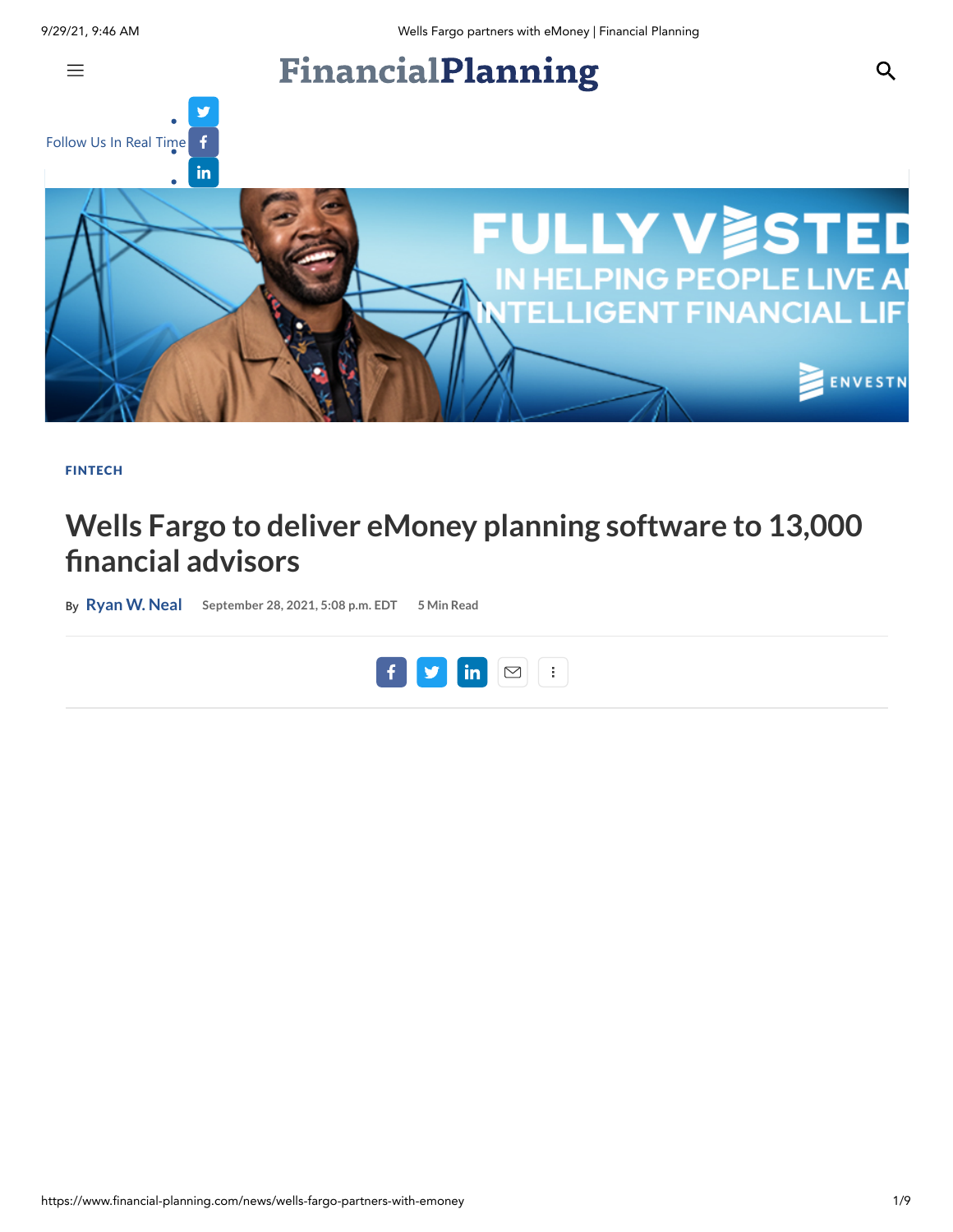Follow Us In Real Time



*Bloomberg News*

Wells Fargo will make eMoney Advisor's full suite of financial planning software available to the bank's nearly 13,000 financial advisors in a deal that exemplifies wealthtech's march from independent RIAs into large financial institutions.

The Fidelity Investments-owned fintech company first began working with several hundred Wells Fargo Private Bank advisors earlier this year, but the new deal will roll eMoney out across the entire Wells Fargo Wealth & Investment Management division. Through the partnership, Wells Fargo advisors will have access to eMoney Premier, which includes foundational planning for new investors, eMoney's advanced planning for wealthier clients, and Incentive, the firm's financial wellness mobile app.

Though Wells Fargo has its own goals-based planning software called Envision, eMoney brings additional cash flow capabilities and the ability to serve customers across the wealth spectrum, according to Michael Liersch, head of advice and planning at Wells Fargo Wealth & Investment Management.

"Connecting the dots on that entire lifecycle of the client is extremely unique, forward-thinking, and innovative, and that's exactly how human beings want to be served," Liersch said. "They want to be served like a client for life, starting as a young accumulator."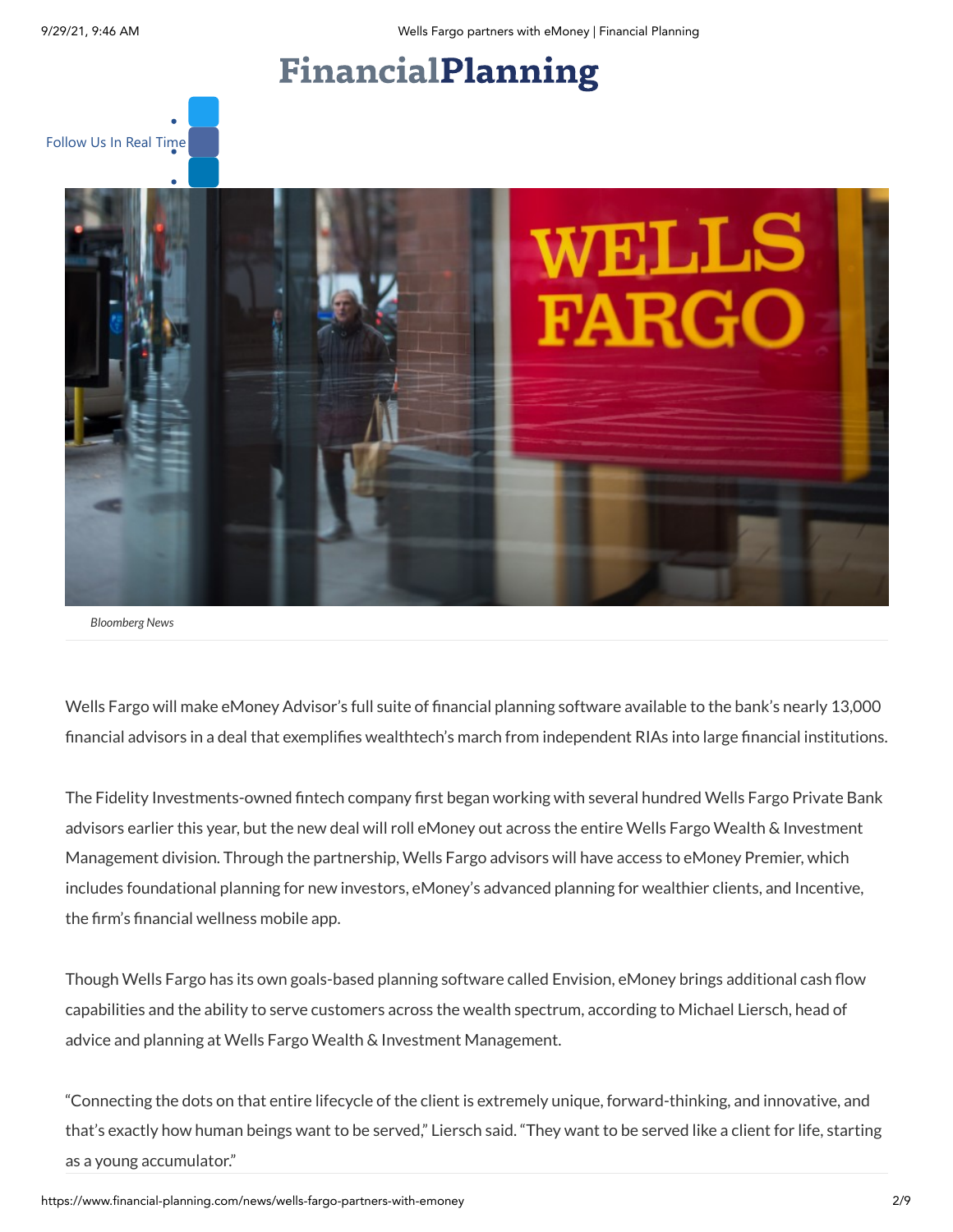# **A [Customer-Centric](https://www.financial-planning.com/video/a-customer-centric-approach-to-call-center-authentication) Approach to Call Center [Authentication](https://www.financial-planning.com/)**



Partnering with a third-party vendor marks a bit of a shift for Wells Fargo, which, like most banks, has traditionally preferred advisors use technology built in-house. Wells Fargo always evaluates whether to build, buy or license software from a third party, Liersch said, but he acknowledged that the changing technology landscape is making partnerships a more prominent option. And a technology company like eMoney can focus more on new innovations and keeping up with the competition.

"Really this idea of partnering with a software provider that thinks about their particular domain each and every day is something that is exciting and modern," Liersch said.

The deal is a big win for eMoney, and not just because of the number of advisors. Wells Fargo is the first financial institution to sign up for eMoney's entire suite of planning tools, including the relatively new Incentive app. For eMoney CEO Ed O'Brien, the Wells Fargo partnership is a chance to demonstrate how a single planning platform can deliver on his [long-time](https://www.financial-planning.com/news/emoney-rolls-out-new-products-services-to-get-more-plans-to-more-people) mantra, "more plans for more people."

"That's what gets us up in the morning," O'Brien said. "We would like to think that [the wealth management] industry as a whole can do a lot better to serve the 75 million households out there that want an advice experience that is led with planning."

Like other fintech [companies](https://www.financial-planning.com/news/cetera-partners-with-riskalyze-on-risk-management) signing enterprise deals with large wealth management firms, eMoney primarily grew among independent advisors before it was acquired by Fidelity in 2015. Early adopters held a competitive advantage over the legacy systems at wirehouses and broker-dealers for most of the previous decade. With the big firms now embracing those same tools, that advantage could be slipping away.

#### **FI[N](https://www.financial-planning.com/fintech)TECH**

**The tech [investment](https://www.financial-planning.com/news/the-tech-investment-squeeze) squeeze**

**July 12, 2021 12:01 AM**



"Even though Wells Fargo may white label the offering, end clients see the eMoney name when they log in," said Kashif Ahmed, founder and president of American Private Wealth, a Bedford, Massachusetts-based firm. "This should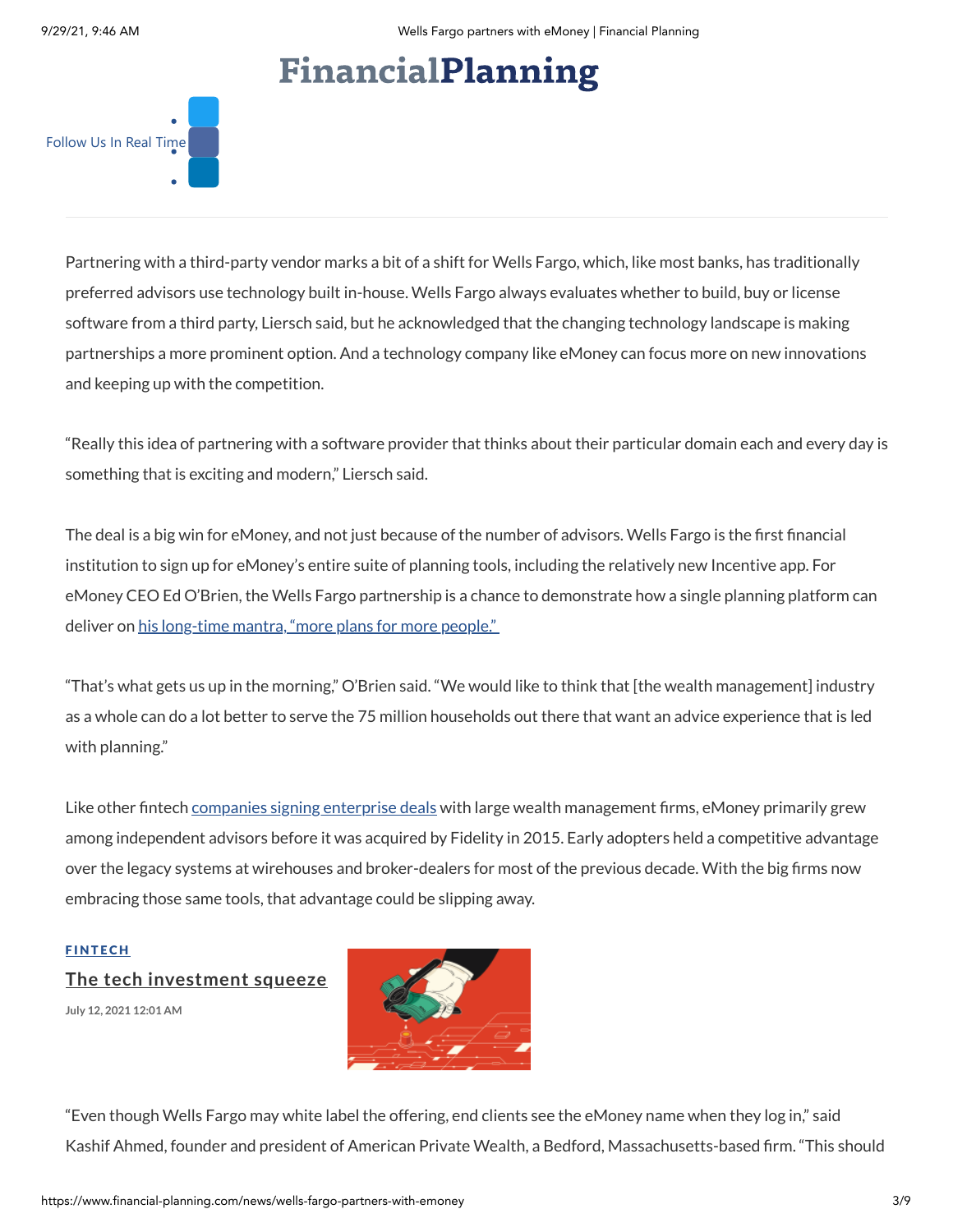### **Financial Planning** especially in the absence of robust relationships with their clients. If no relationship exists, a bank customer may likely



serving the needs of large clients, said Matt Stephens, a financial advisor with AdvicePoint, an RIA headquartered in Wilmington, North Carolina. Though Stephens custodies client assets with Fidelity and has been an eMoney user for eight years, the fintech firm's ability to innovate has slowed down, he said.

"eMoney has followed a common path that I've noticed with fintech companies — they burst onto the scene with innovative ideas and iterate quickly, implementing good ideas from users as they go," Stephens said in an email. "At some point they grow too big and can no longer innovate as quickly or effectively. Once they get sufficiently bloated and clunky, they start making enterprise deals with wirehouses and banks, where no one cares about user interface or innovation.

"At some point I'll just switch to a newer, fresher financial planning software (which I can do as an independent advisor) and start the cycle over again," he added.

However, enterprise deals often allow for customizations that could make Wells Fargo's financial planning offering different from what independents can provide, said Joel Bruckenstein, president of the Technology Tools for Today conference. Software is only one part of the equation, and the underlying assumptions of a firm like Wells Fargo could lead to different results.

"Two users could be using the same software and come up with scenarios that are unique," Bruckenstein said in an email. "So, while there is some risk that there will be overlap, the planning assumptions and the skill of the advisor also play an important role."

For eMoney's O'Brien, the partnership with Wells Fargo is a "rising tide lifts all boats" situation. Larger deals generate more revenue that the company can drive back into improving the core technology, he said.

eMoney's customer retention and loyalty are at all-time highs, especially with more advisors realizing the benefits of financial planning technology during the pandemic, O'Brien added. Sixty-four percent of advisors saw an increased need to connect with clients about their financial plans during the pandemic, according to an eMoney survey from June 2020, and 85% of advisors believe clients with a financial plan were more satisfied than those without.

"I think most advisors now are seeing the value of holistic wealth planning," O'Brien said. "If they haven't offered it historically, they are starting now."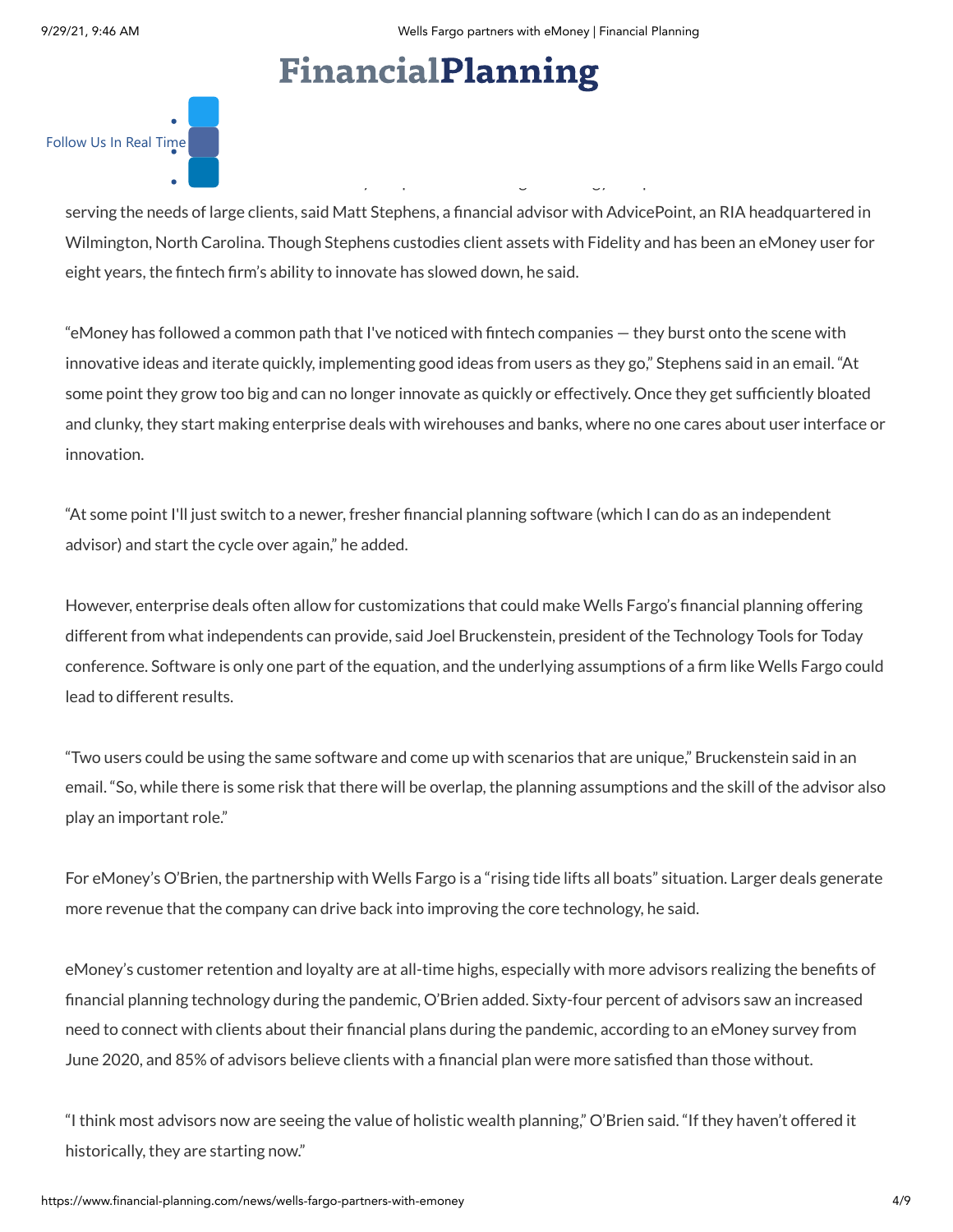

[REPRINT](https://info.wrightsmedia.com/source-media-licensing-and-reprints)  $\mathbb{R}$ 

For reprint and licensing requests for this article, click [here](https://info.wrightsmedia.com/arizent-licensing-and-reprints).

#### [FINTECH](https://www.financial-planning.com/fintech) [INDEPENDENT](https://www.financial-planning.com/independent-advisors) ADVISORS [WIREHOUSE](https://www.financial-planning.com/wirehouse-advisors) ADVISORS



### **TRENDING**

#### **INDUSTRY N[EWS](https://www.financial-planning.com/tag/industry-news)**

### **\$4.7B RIA to merge into Cresset as [family offices](https://www.financial-planning.com/news/4-7b-ria-berman-capital-to-merge-with-cresset) supercharge M&A**

Check out RACI, a monthly barometer of business conditions

for wealth managers.

Berman Capital is the latest big seller to find a larger partner as equity values, tax fears and other factors push deal volume and size even higher in 2021.

**READ MORE** 

**By Tobias [Salinger](https://www.financial-planning.com/author/tobias-salinger)**

**11h ago**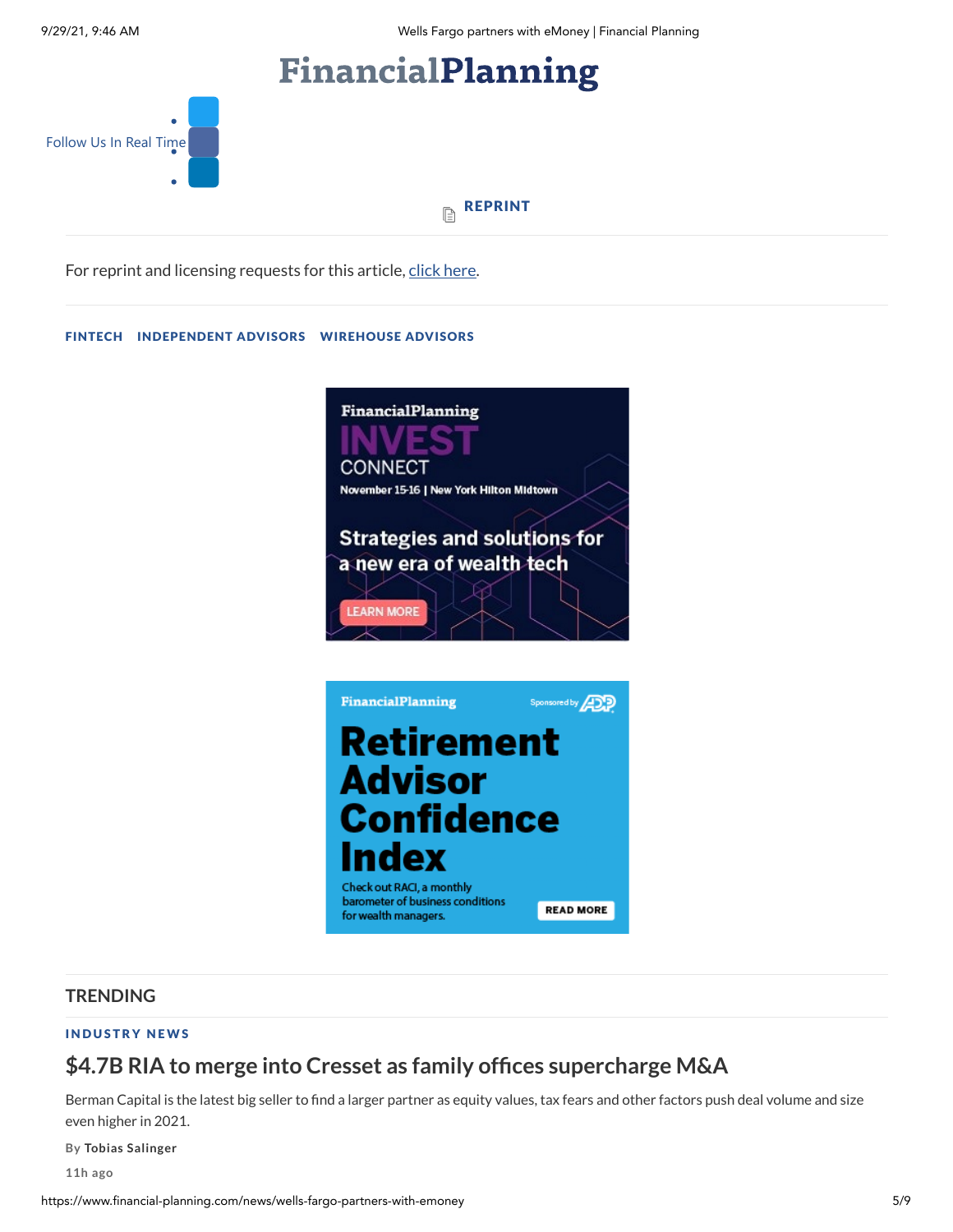

#### **FI[N](https://www.financial-planning.com/fintech)TECH**

### **Wells Fargo to [deliver eMoney planning](https://www.financial-planning.com/news/wells-fargo-partners-with-emoney) software to 13,000 financial advisors**

Some independent advisors worry the enterprise deal will slow innovation at the wealthtech company.

**By [Ryan](https://www.financial-planning.com/author/ryan-w-neal) W. Neal**

**September 28**

### **MORE FROM FINANCIAL PLANNING**

### Cresset is among the largest fee-only RIAs in client AUM



Source: Financial Planning 2021 RIA Leaders rankings, as reflected in SEC Form ADV filings from June 2021

#### **INDUSTRY N[EWS](https://www.financial-planning.com/tag/industry-news)**

### **\$4.7B RIA to merge into Cresset as [family offices](https://www.financial-planning.com/news/4-7b-ria-berman-capital-to-merge-with-cresset) supercharge M&A**

Berman Capital is the latest big seller to find a larger partner as equity values, tax fears and other factors push deal volume and size even higher in 2021.

**By Tobias [Salinger](https://www.financial-planning.com/author/tobias-salinger)**

**11h ago**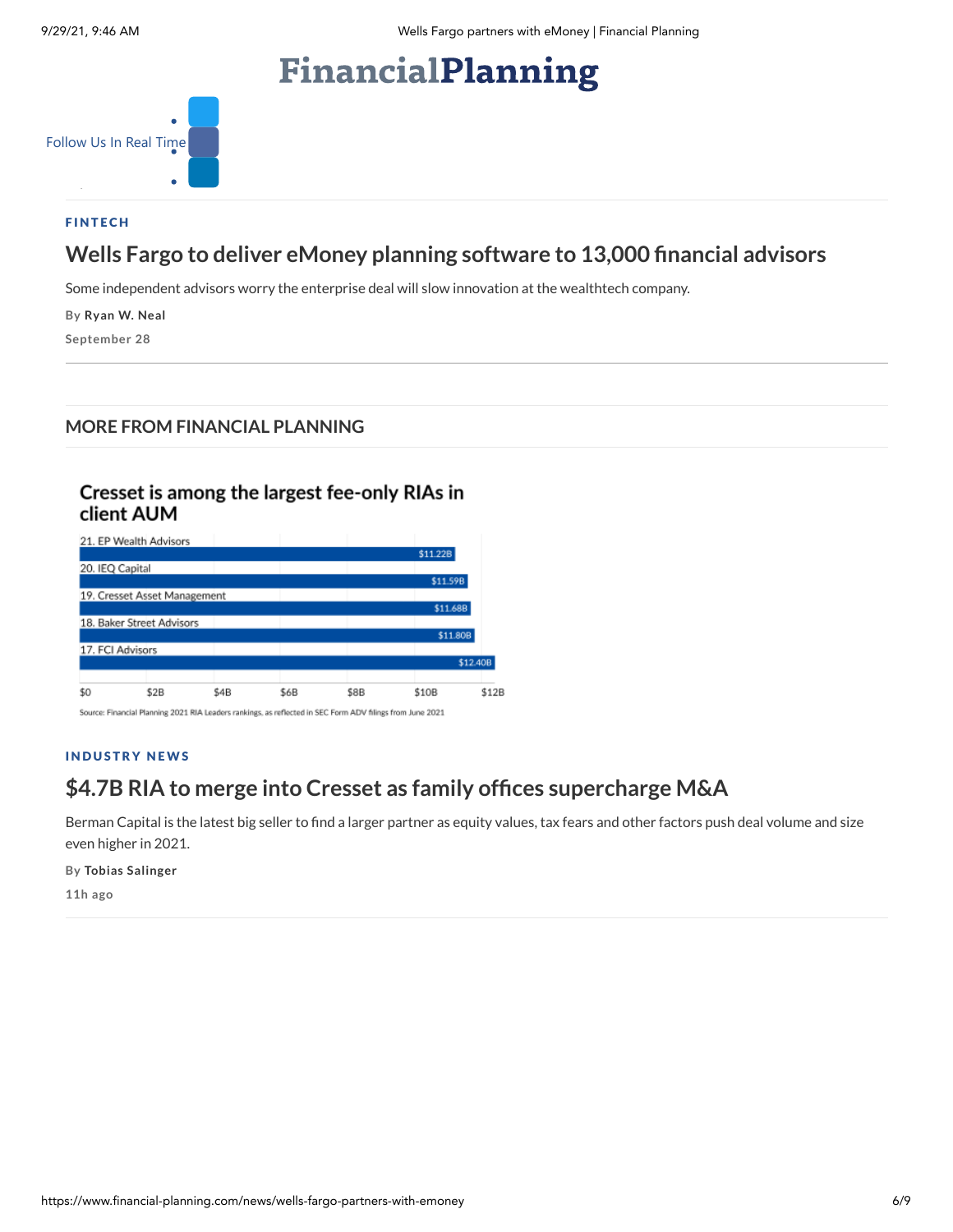

### **INDUSTRY N[EWS](https://www.financial-planning.com/tag/industry-news)**

### **Considering becoming an independent RIA? Here's how to [cover your legal](https://www.financial-planning.com/news/going-independent-here-are-some-things-to-think-about-according-to-lawyers) bases**

From compliance to the Broker Protocol, advisors should understand their obligations and restrictions before they make a move.

**By Cynthia [Fernandez](https://www.financial-planning.com/author/cynthia-fernandez)**

**September 28**



#### **FI[N](https://www.financial-planning.com/fintech)TECH**

## **Wells Fargo to [deliver eMoney planning](https://www.financial-planning.com/news/wells-fargo-partners-with-emoney) software to 13,000 financial advisors**

Some independent advisors worry the enterprise deal will slow innovation at the wealthtech company.

**By [Ryan](https://www.financial-planning.com/author/ryan-w-neal) W. Neal**

**September 28**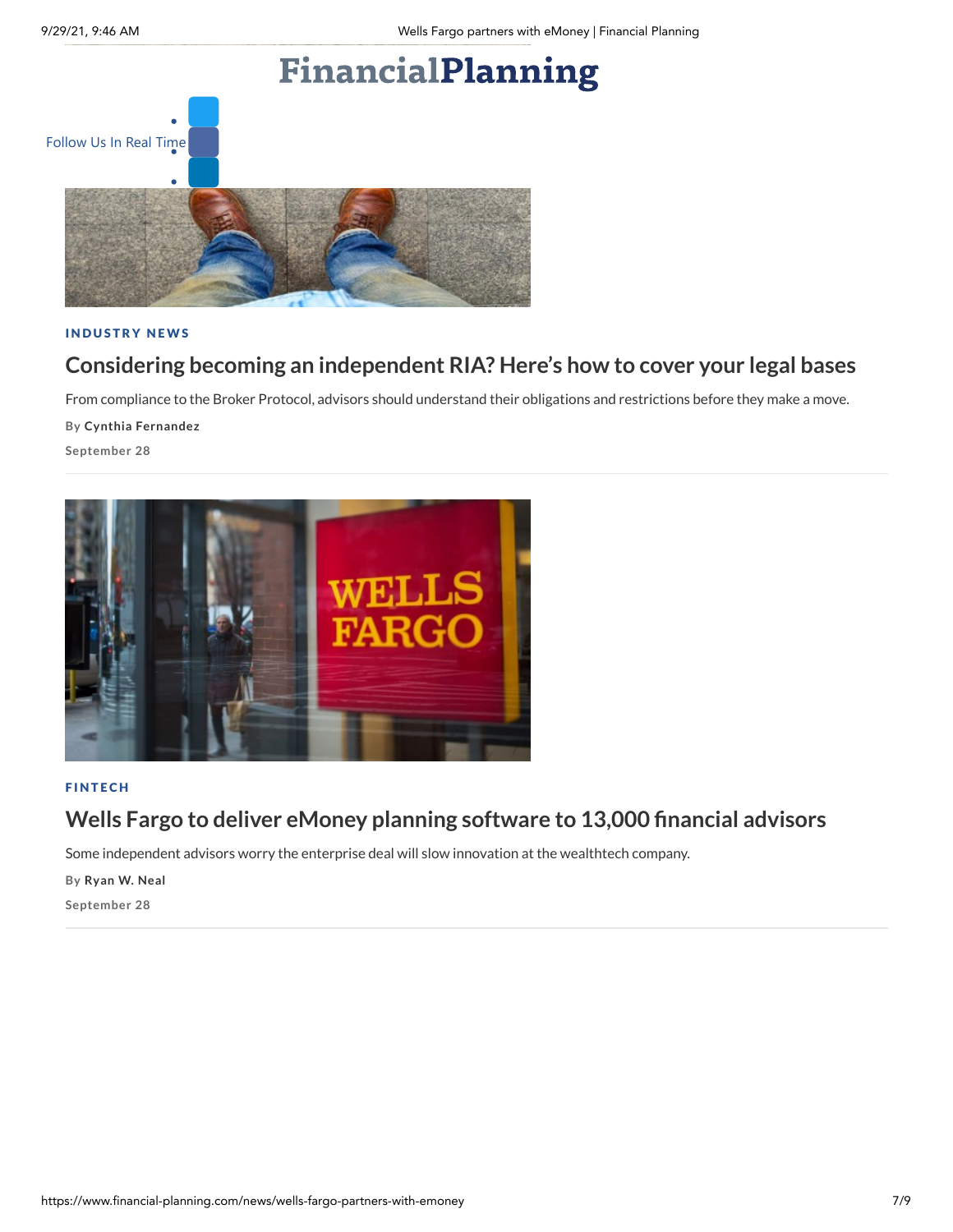

Source: SEC Division of Enforcement, November 2020

### REGUL[AT](https://www.financial-planning.com/tag/regulation-and-compliance)ION AND COMPLIANCE

# **RIA fighting SEC disclosure case as [other firms](https://www.financial-planning.com/news/sec-charges-buttonwood-ria-with-disclosure-failures) settle en masse**

Higher internal expenses in mutual fund share classes came with much lower overall advisory fees in wrap accounts, the firm argues.

**By Tobias [Salinger](https://www.financial-planning.com/author/tobias-salinger)**

**September 28**



### [TA](https://www.financial-planning.com/tag/tax) X

## **IRAs with [alternative](https://www.financial-planning.com/news/iras-with-alternative-investments-assets-other-than-stocks-bonds-or-mutual-funds-would-no-longer-be-allowed-under-democrats-tax-bill) assets are toastin House tax bill**

The proposed law would ban all IRAs, regardless of size or owner's income, from holding unconventional assets like stakes in private companies, real estate and startups.

**By Lynnley [Browning](https://www.financial-planning.com/author/lynnley-browning)**

**September 28**